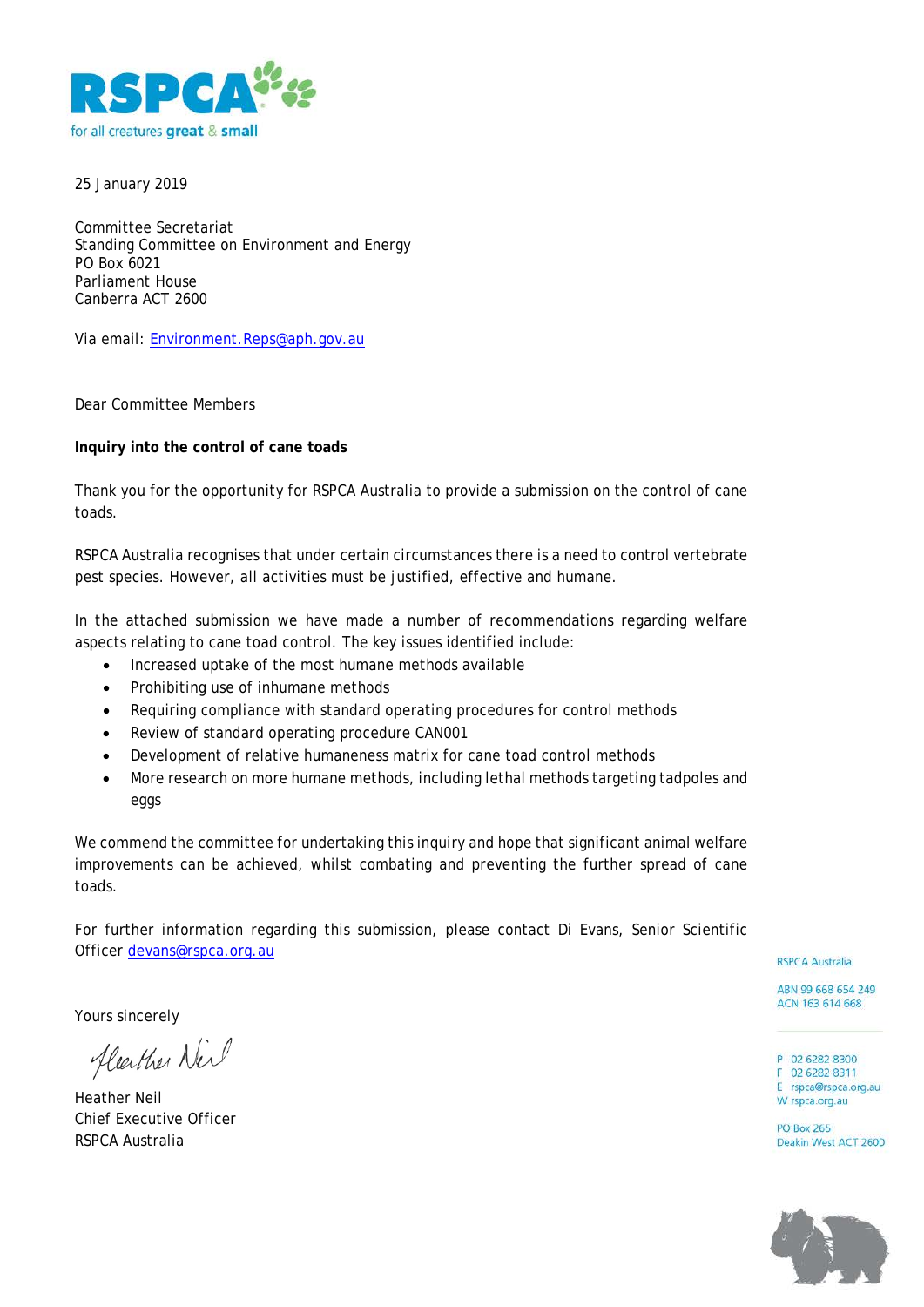

## **RSPCA AUSTRALIA SUBMISSION**

# **Inquiry into the control of cane toads**

**25th January 2019**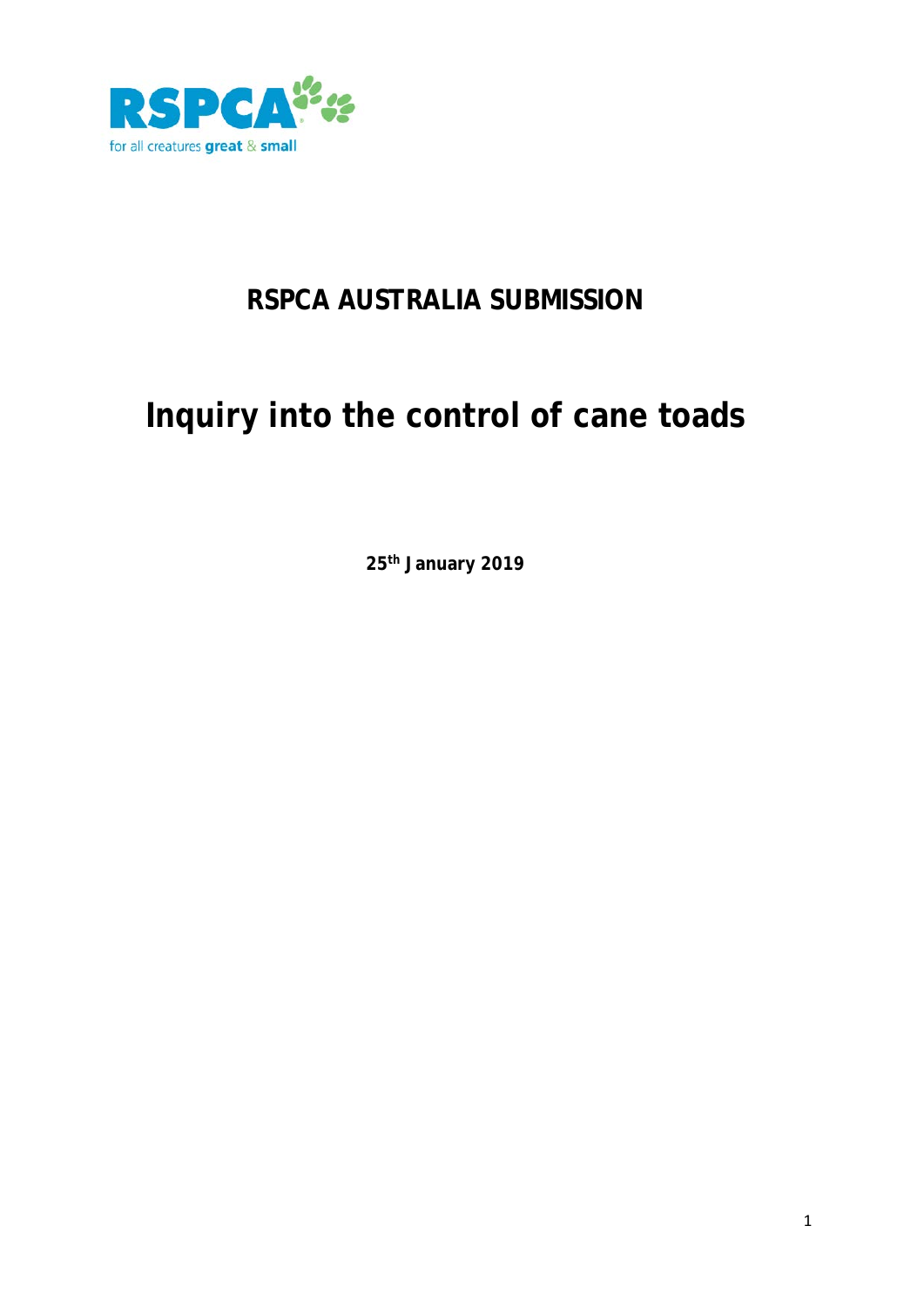

#### **1. Key recommendations**

- i) Increase uptake of the most humane methods available ii) Prohibit use of inhumane methods
- Prohibit use of inhumane methods
- iii) Ensure publicly available methods to control or kill toads are easy to use, affordable and effective with no lasting environmental impacts
- iv) Require compliance with standard operating procedures for control methods
- v) Review and update standard operating procedure CAN001 Methods for the field euthanasia of cane toads
- vi) Develop a humaneness matrix using the relative humaneness model for cane toad control methods
- vii) Establish more community centres for cane toad control advice, training and resources
- viii) Incorporate humaneness assessment for all new methods being developed
- ix) Support research on more humane methods, particularly chemical ecology approaches

#### **2. Introduction**

RSPCA Australia acknowledges that cane toads have an effect on local population levels of some native species (Commonwealth of Australia 2011). Cane toads also pose a threat to companion and other animals by causing suffering and death following absorption of lethal toxin. Action is taken by individual members of the public, community groups and government to reduce cane toad numbers in endemic areas and to prevent invasion of new areas, with methods varying depending on specific circumstances.

RSPCA Australia recognises that under certain circumstances there is a need to control vertebrate pest species. As such, several policies pertaining to vertebrate pest control are included in RSPCA Policy E – Wild Animals, with the most relevant sections being [RSPCA Policy](https://kb.rspca.org.au/rspca-policy-e01-wildlife-general-principles_421.html)  E01 Wildlife - [General principles](https://kb.rspca.org.au/rspca-policy-e01-wildlife-general-principles_421.html) and [RSPCA Policy E02 Management of wild animals.](https://kb.rspca.org.au/rspca-policy-e02-management-of-wild-animals_422.html) The full wording of these policies is provided in **Appendix A**. Key aspects contained in these policies include;

- finding a balance between maintaining the viability of an ecosystem and protecting the welfare of individual animals;
- wherever human activities have the potential to have a negative impact on wild animals, whether directly or indirectly, we have a duty to ensure that they are conducted in a way that causes as little injury, suffering or distress to animals as possible;
- management programs must be aimed at reducing adverse impacts rather than simply reducing the number of animals. RSPCA Australia is opposed to the use of incentive methods (such as bounty systems) where these focus on killing animals rather than reducing impacts;
- the need to improve current control methods or replace them with more humane and effective alternatives;
- advocates the adoption and implementation of compulsory codes of practice and standard operating procedures for all wild animal management activities;
- all activities to control vertebrate pests must be;
	- o justified impact must be legitimate, quantified and appropriately measured to assess progress; benefits must outweigh the harms
	- o effective only proven control methods to be used based on scientific evidence and that ongoing control is achieved and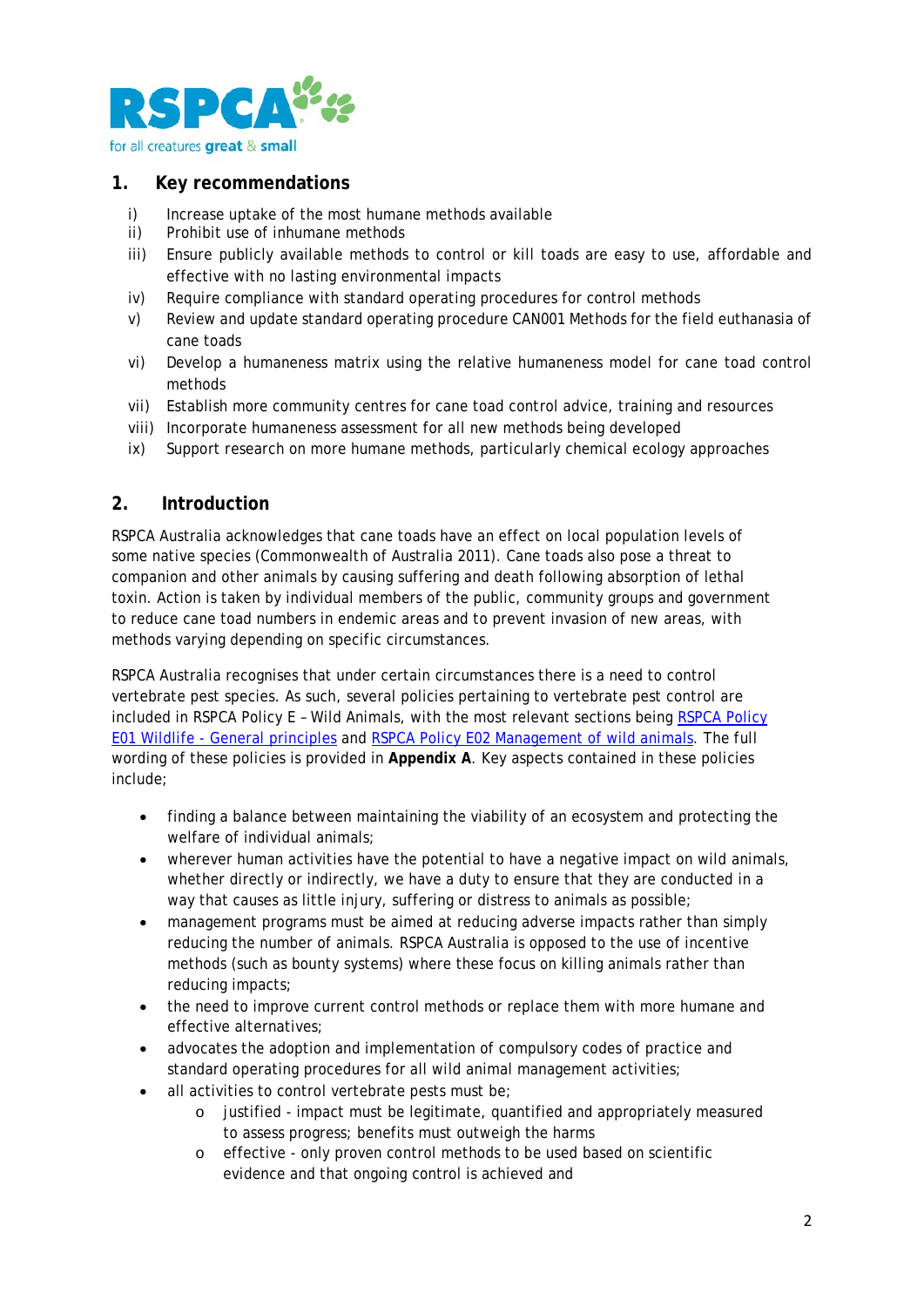

o humane – that it is recognised that pest species are sentient, and that the most humane methods are used.

## **3. Efficacy and welfare implications of currently available control methods and potential for new methods**

#### **3.1 Principles for humane vertebrate pest control**

Although the cane toad has not been incriminated as the major cause of any species extinction, it is known that they impact on specific species thus reducing biodiversity. On this basis, the justification for cane toad control is accepted. It is also recognised that cane toads cause considerable suffering in any animal they poison and the ensuing death tends to be prolonged and painful. In addition to wild animals suffering in this way, beloved pets are often poisoned while in their own backyards and if found in time have to undergo extensive veterinary treatment to survive which may not be successful Treatment in these cases may be costly and not always affordable.

There is increasing community concern and expectations regarding the treatment of animals. In the past, little scrutiny was given to humaneness relating to vertebrate pest control. However, over the past decade, it is pleasing to see a greater focus on animal welfare but more needs to be done, especially in relation to humaneness of control methods, competency of operators and research into more humane management options.

RSPCA Australia supports the eight principles derived from 'A National Approach to Humane Vertebrate Pest Control' workshop held in 2003, jointly hosted by RSPCA Australia, the Animal Welfare Science Centre and the Vertebrate Pest Committee (HVPC Working Group, 2004). These principles provide a logical pathway by commencing with important ethical considerations regarding justification and likelihood of success of pest control, then leading into humaneness aspects of methods to be used, evaluation, ongoing maintenance and concluding with a commitment for continuous improvement. These principles are quite comprehensive and should therefore provide a robust framework in terms of meeting animal welfare requirements.

- i) The aims or benefits and the harms of each control program must be clear; control should only be undertaken if the benefits outweigh the harms.
- ii) Control should only be undertaken if there is a likelihood that the aims can be achieved.
- iii) The methods that most effectively and feasibly achieve the aims of the control program must be used.
- iv) Whether or not each control program actually achieved its aim must be assessed.
- v) Once the desired aims or benefits have been achieved, steps must be taken to maintain the beneficial state.
- vi) The most humane methods that will achieve the control program's aims must be used (this requires an assessment of the humaneness of all existing methods).
- vii) The methods must be applied in the best possible way.
- viii) There should be research to reduce the negative animal welfare impacts of existing control methods and to develop novel methods that cause less pain and distress.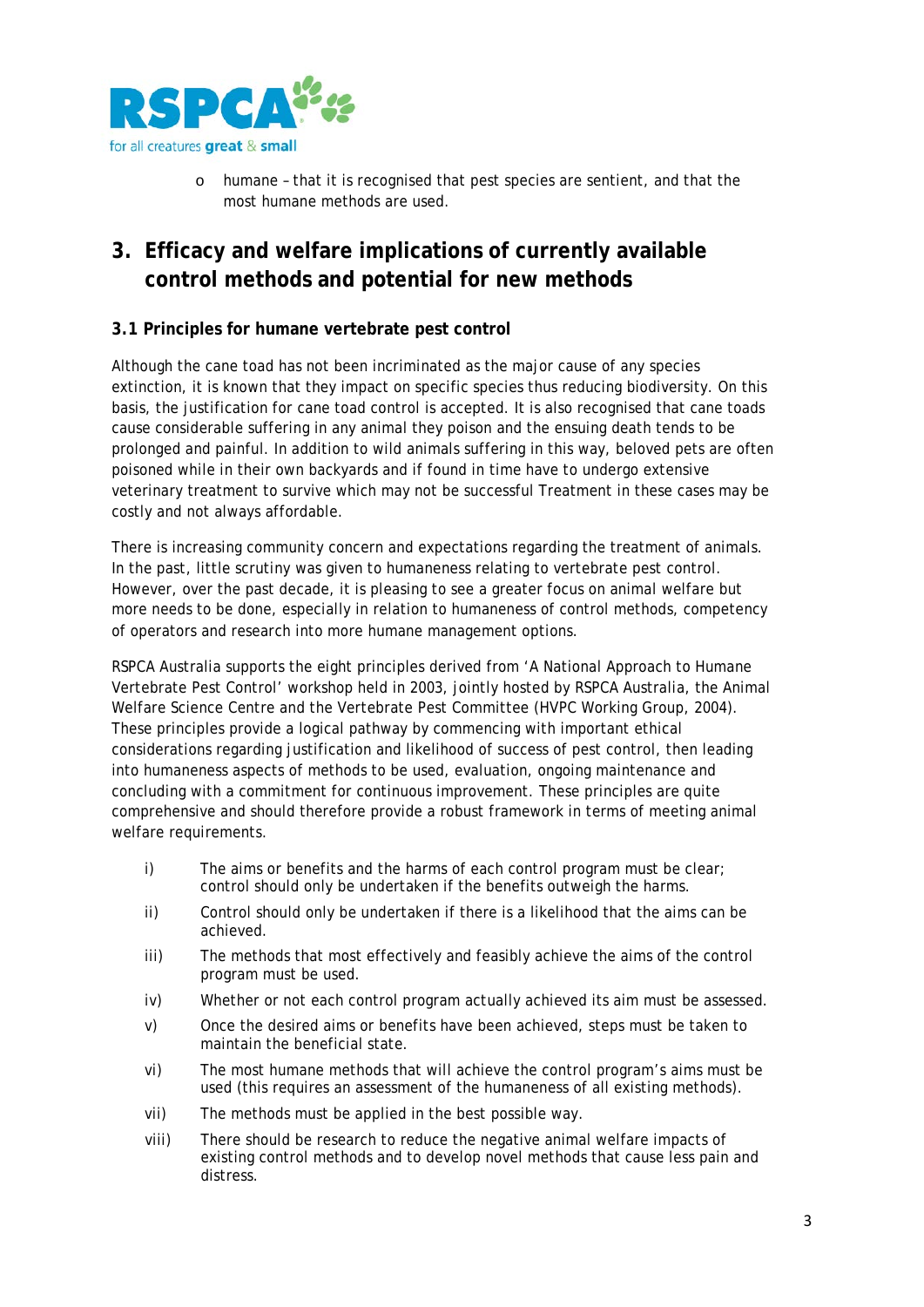

#### **3.2 Current control methods**

A recent, comprehensive review by Tingley et al (2017) provides details, opportunities and limitations regarding different strategies to combat cane toads. Some methods are currently used broadly such as trapping and killing whilst others are in experimental or field evaluation phases such as intra-species competition, whereas other options are just being considered, e.g. gene drive technology. From an animal welfare perspective, some aspects of the lethal methods being used pose risks. It is essential to consider that even though cane toads are considered a major pest and repulse most people, they are sentient animals and their welfare must be considered. Furthermore, if people treat known sentient animals inhumanely, this may erode the overall level of compassion and empathy in the community. On this basis, the RSPCA advocates the promotion and use of only humane control methods and that active steps are taken to prevent the use of inhumane methods.

#### **a) Lethal control of adults**

Due to the risk to companion and other animals, many people wish to remove and/or kill cane toads on their property. In addition, community based cane toad action groups have been established in a number of areas to help reduce local populations.

Killing adult cane toads is problematic in terms of cost-efficiency, sustainability and humaneness. However, the majority of past and current action has focused on killing adult toads. A critical aspect is ensuring that the target is actually a cane toad as it is easy to misidentify some native frogs as cane toads.

To be consistent with the principles of humane vertebrate pest management, methods must achieve a humane death which is defined as, 'when an animal is either killed instantly or rendered insensible until death ensues, without pain, suffering or distress'.

Several methods are reported to be used to kill cane toads including the following;

- Blunt trauma many untrained individuals and groups use this method (e.g with golf clubs, bats etc) which is likely to result in pain and suffering for the toad; however, this technique can be humane if undertaken correctly; only competent operators should be permitted to use blunt trauma; community action groups play an important role in promoting the most humane methods, discouraging blunt trauma being used by the general public and where possible, providing training to help ensure that blunt trauma is only used by competent individuals.
- Chemical agents there are risks associated with the use of spray-on chemical agents, particularly in relation to an insufficient dose being applied, especially for larger toads. Also, these products are marketed for the general public who have little knowledge or expertise in assessing when a toad is dead. Although most sprayed toads hop away and may not be located, there is a small risk that some may be disposed of whilst sedated only, thereby leading to an inhumane death if an insufficient dose has been given; therefore it is essential to check for death prior to disposal. However, if used according to label directions, registered spray-on chemical treatments are considered to be relatively humane. Also toads must not be sprayed in or near water so as to avoid environmental contamination. Dettol® is also used but is considered inhumane and a potential environmental contaminant.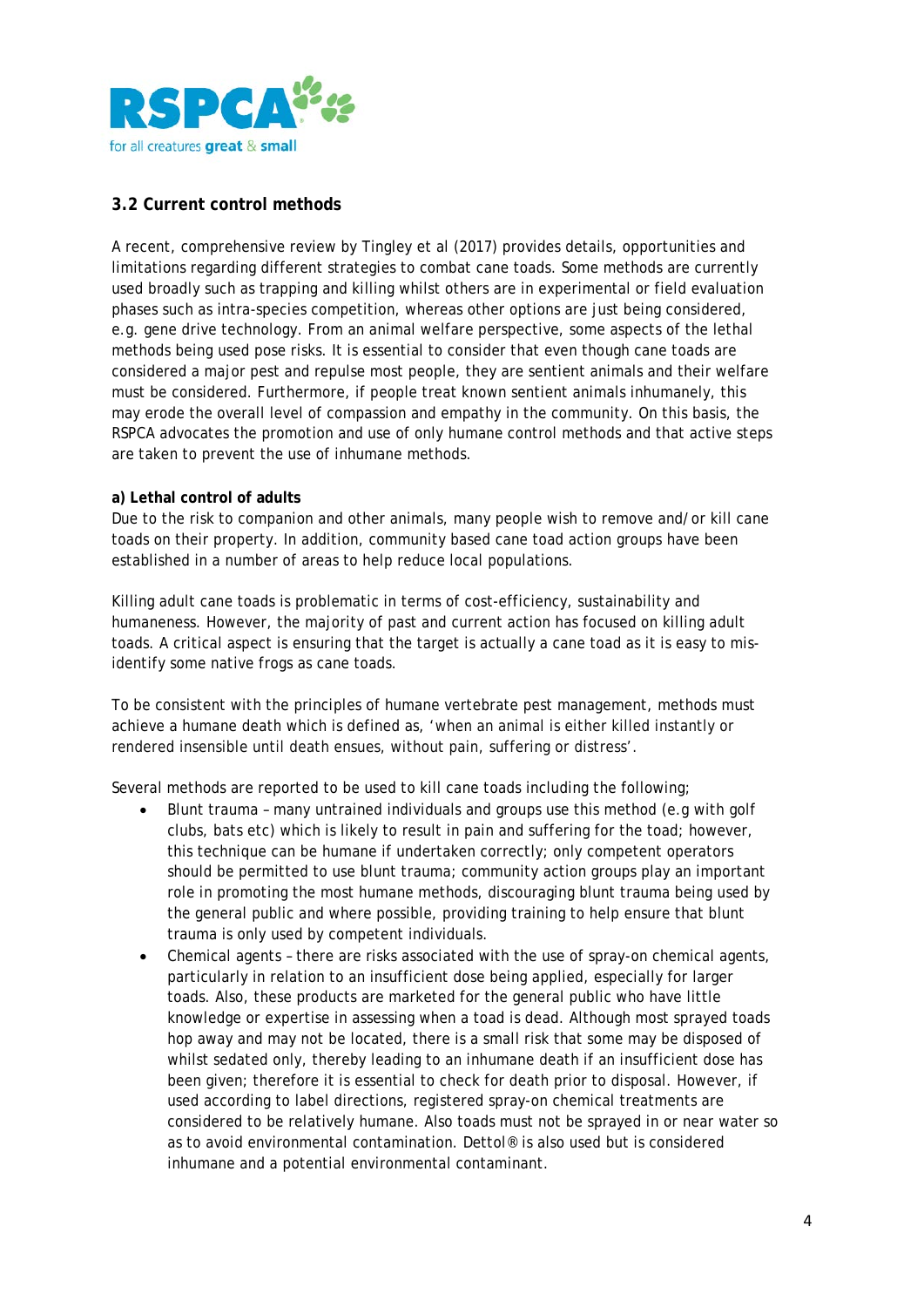

- Gaseous agent CO2 is the only gaseous agent known to be used. Strict adherence to an appropriate standard operating procedure and for this method only to be undertaken by competent and authorised operators is essential to ensure humaneness. CO2 can be aversive to some species and for amphibians, research has shown that some toads will show mild signs of distress, even at 90% concentration. To achieve death of all toads, exposure to 90% CO2 must continue for at least 4 hours after which time all toads must be checked to ensure no heart beat to confirm death prior to disposal.
- Hypothermia via cooling and freezing research by Shine et al (2015) suggests that refrigeration followed by freezing is a humane and effective method to kill cane toads. Although this method has reportedly been used without obvious distress observed, further review is recommended to assess humaneness. Freezing alone is considered to be inhumane.
- Stunning followed by decapitation this should only be done by a competent operator as there are significant welfare risks and human safety risks.
- Luring, trapping and killing traps pose significant welfare risks especially if they are not monitored frequently including exposure to environmental extremes, especially heat. Also, non-target species may be captured. Anyone using a trap must be able to kill any captured toads humanely.
- Fencing water holes although this approach appears to be innocuous, some studies have shown that many toads will remain along the fence line where they will die from dehydration. More information and steps to mitigate adverse welfare outcomes should be provided. A fence which stops a toad will also act as a barrier to many small native species.

#### **b) Lethal control of pre-adult stages**

Some progress has been made in investigating methods which reduce the number of tadpoles and/or eggs. From an animal welfare perspective, there are less risks associated with eliminating pre-adult stages. Furthermore, these approaches are likely to be more cost effective and sustainable with fewer negative environmental impacts.

Specific methods include;

- Trapping tadpoles through chemical attractant and killing by cooling and freezing it is understood that community action groups have been set up across Queensland but that funding is required to assist with capturing data to help assess the effectiveness of this approach; this is critical work and warrants government support
- Suppression pheromone on eggs released by tadpoles methods which cause a lethal effect on eggs avoid potentially negative welfare outcomes for young and adult toads as well as reducing risks to non-target species and animals affected by cane toad toxin; it is understood that this line of research could progress with funding
- Native species predation of cane toad tadpoles this appears to be have potential benefits but needs to be investigated further

**c) Other lethal control methods** – a few potential biological control agents have been identified to kill cane toads. RSPCA Australia cautions against the use of biological control agents as disease causing organisms can cause prolonged pain and suffering. Welfare assessment should be considered an important step in determining criteria for selecting potential biological control agents. Further, non-target impacts need to be thoroughly investigated.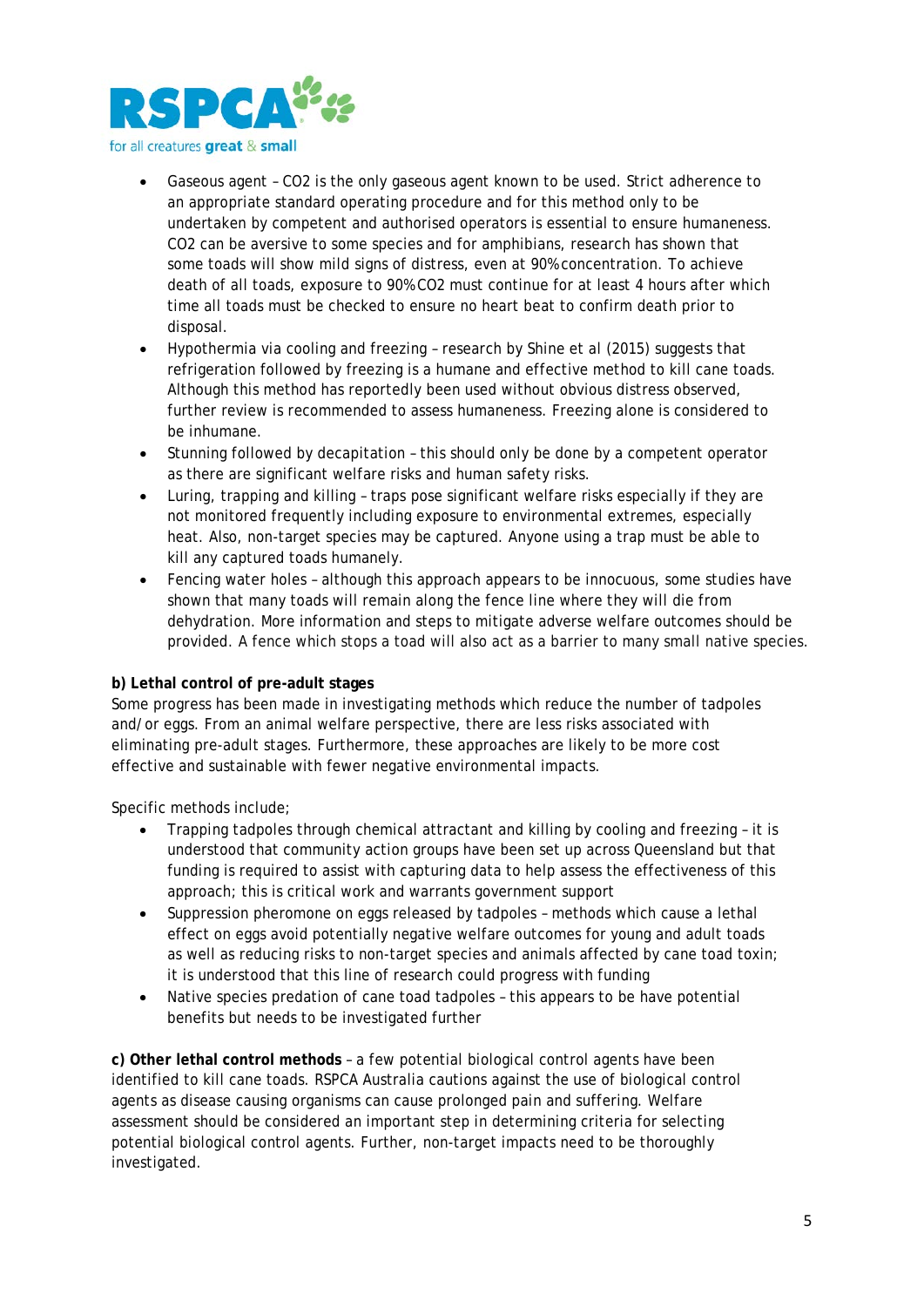

**d) Genetic manipulation** – gene editing is currently being explored by researchers as a potential tool to manage specific pest species. Tingley et al (2017) cite this approach whereby genetically manipulated non-toxic toads could be introduced to quickly spread and replace toxic toads. This approach has potential to mitigate animal welfare risks. Although, much work is needed particularly regarding social acceptability of this technology, it is likely to be many years before this approach could be used practically.

#### **3.3 Animal welfare considerations**

Animal welfare must be considered for any pest animal control including impacts on non-target species as well as the suffering of animals who are affected by the target species. In terms of cane toads, animals who absorb the toxin will suffer and possibly die unless treated quickly. Other welfare risks relate to methods used to kill young and adult toads. Therefore, RSPCA Australia urges further research into methods which minimise these risks. Using methods which kill eggs or tadpoles would reduce the overall welfare impact of cane toad control. However, it is recognised that lethal methods need to be available to remove young and adult cane toads from specific areas. Unfortunately, there is conflicting advice regarding the most effective and humane options to do this.

#### • **Currently available information**

The RSPCA recognises the standard operating procedure (SOP) [CAN001 Methods for the field](https://www.pestsmart.org.au/methods-for-the-field-euthanasia-of-cane-toads/)  [euthanasia of cane toads](https://www.pestsmart.org.au/methods-for-the-field-euthanasia-of-cane-toads/)*,* as a key reference document for killing toads. However, this document is over seven years old and contains information which is contradicted by other, newer publications. For example, cooling followed by freezing is not considered acceptable in CAN001 but a number of scientists continue to dispute this. The [ANZCCART \(Australian and](https://www.adelaide.edu.au/ANZCCART/docs/fact-sheets/a15-cane-toads.pdf)  [New Zealand Council for the Care of Animals in Research and Teaching\) Factsheet \(2016\)](https://www.adelaide.edu.au/ANZCCART/docs/fact-sheets/a15-cane-toads.pdf)  [Guidelines for the humane killing of cane toads,](https://www.adelaide.edu.au/ANZCCART/docs/fact-sheets/a15-cane-toads.pdf) states that this method is acceptable, although with reservations and this is the only method described by ['Cane toads in Oz'.](https://www.canetoadsinoz.com/killingtoads.html)

In addition, a new product Croaked®, which contains eugenol, has recently been registered by the APVMA (Australian Pesticides and Veterinary Medicines Authority) for the humane control of cane toads and is not included in the CAN001 SOP. In addition, CAN001 focuses on lethal control of young and adult cane toads, but there are other new approaches for the control of tadpoles which have been developed and should be promoted in this document and recommended to community action groups.

#### • **Relative humaneness model**

The CAN001 SOP can be found on the [Pestsmart website,](https://www.pestsmart.org.au/) which also contains SOPs for other pest species, welfare codes of practice and relative humaneness assessments. However, an assessment using the relative humaneness model (Sharp and McLeod 2011) has not been used to develop a humaneness matrix for different methods for cane toad control, whereas it has been used for several pest species. It is recommended to develop such a matrix, given the many different types of control methods being used and the welfare implications of these.

#### • **Community support**

Due to the inherent welfare risks associated with lethal control methods, it is essential that the following community support is provided:

o Advice that controlling tadpoles is more humane than broad scale killing of cane toads, where appropriate, especially as many councils are supporting this initiative coordinated through the [University of Queensland Cane Toad Challenge.](https://imb.uq.edu.au/canetoadchallenge)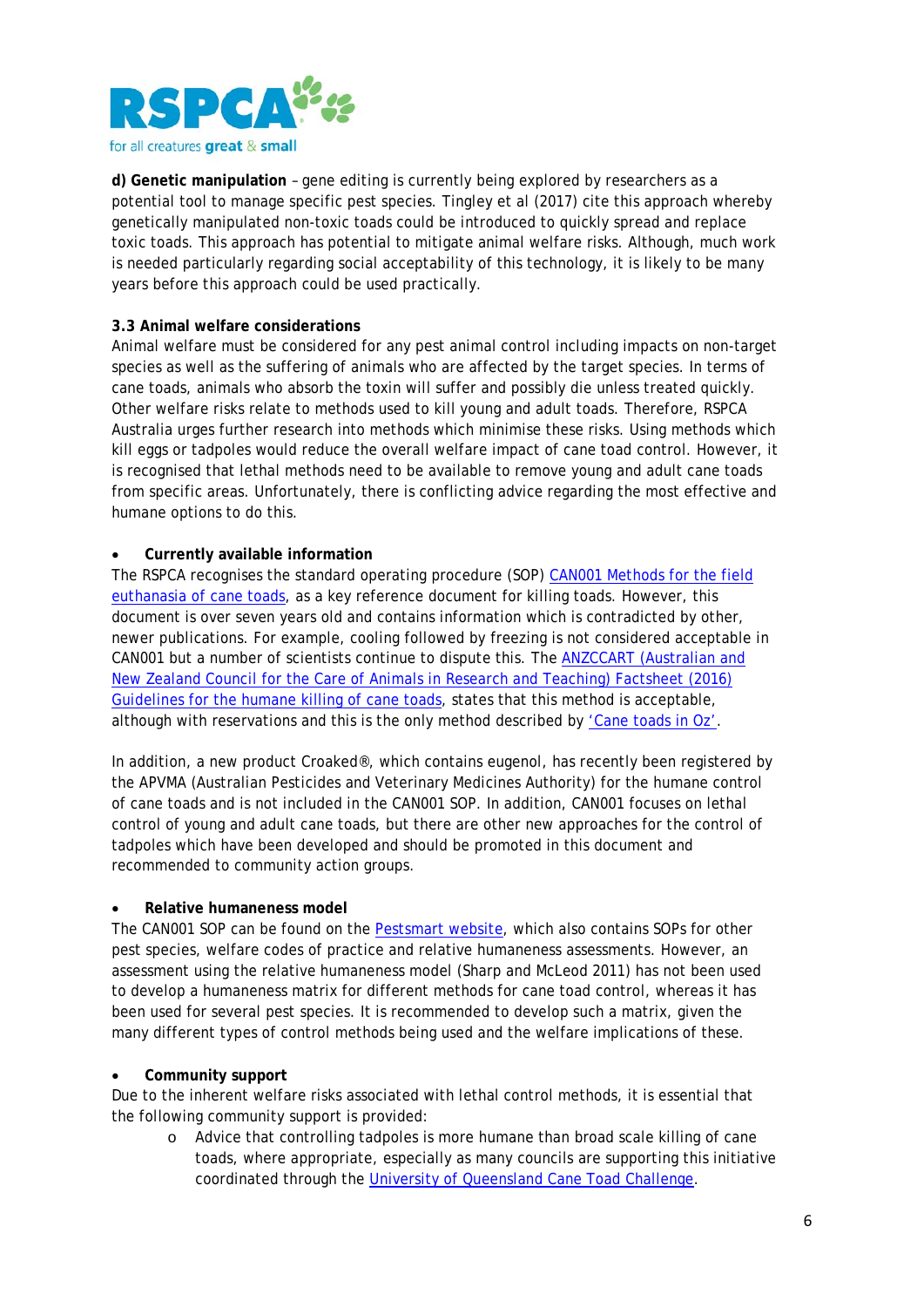

- o Workshops to teach and promote effective and humane methods.
- o Local resource centres which can accept caught toads to be killed humanely and disposed of and to have available equipment and materials for hire, loan or purchase.
- o Assistance with monitoring toad population and impact of control.

The Australian Veterinary Association Information Sheet [Collection, euthanasia and disposal of](http://www.ava.com.au/policy/45-collection-euthanasia-and-disposal-cane-toad-rhinella-marina)  the cane toad, *[Rhinella marina](http://www.ava.com.au/policy/45-collection-euthanasia-and-disposal-cane-toad-rhinella-marina)*, recommends that designated stations should be created for members of the public to drop off cane toads for euthanasia. Such centres could operate from veterinary clinics, offices of parks and wildlife services, or the premises of other relevant statutory and government departments.

#### • **Welfare assessment of new methods**

It is imperative that any new methods being developed are also assessed in terms of animal welfare and that this is also made a requirement by the Australian Pesticides and Veterinary Medicines Authority (APVMA) for product registration. Where government funding is used for research and development into potential new methods, RSPCA Australia urges that appropriate welfare criteria are developed and assessed as a condition of support.

#### **4. Conclusion**

It is clear that containing and eliminating cane toads will be an ongoing endeavour. With killing young and adult toads being time consuming, ineffective for long term control and in many cases inhumane, more funding is needed urgently to assess new methods based on research in chemical ecology to trap tadpoles using the cane toad's own chemical attractant and to further develop egg suppression from release of chemicals from tadpoles. Where young and adult cane toads are killed, consistent information regarding the most humane methods should be made available. A useful first step would be to review and update the CAN001 Methods for the field euthanasia of cane toads, as a priority.

#### **5. References**

Australian Veterinary Association (2016) Collection, euthanasia and disposal of the cane toad, *Rhinella marina*). AVA Policy, Artarmon NSW. http://www.ava.com.au/policy/45-collectioneuthanasia-and-disposal-cane-toad-rhinella-marina

Commonwealth of Australia (2011) Threat abatement plan for the biological effects, including lethal toxic ingestion caused by cane toads.

http://environment.gov.au/biodiversity/threatened/publications/tap/threat-abatement-planbiological-effects-including-lethal-toxic-ingestion-caused-cane-toads

Dandie G (2016) Guidelines for the humane killing of cane toads. ANZCCART (Australian and New Zealand Council for the Care of Animals in Research and Teaching) Factsheet A15, The University of Adelaide, South Australia. https://www.adelaide.edu.au/ANZCCART/docs/fact-sheets/a15-canetoads.pdf

HVPC Working Group (2004) A national approach towards humane vertebrate pest control – Discussion Paper. RSPCA Australia. https://www.rspca.org.au/sites/default/files/website/Thefacts/Science/Scientific-Seminar/2003/SciSem2003-DiscussionPaper.pdf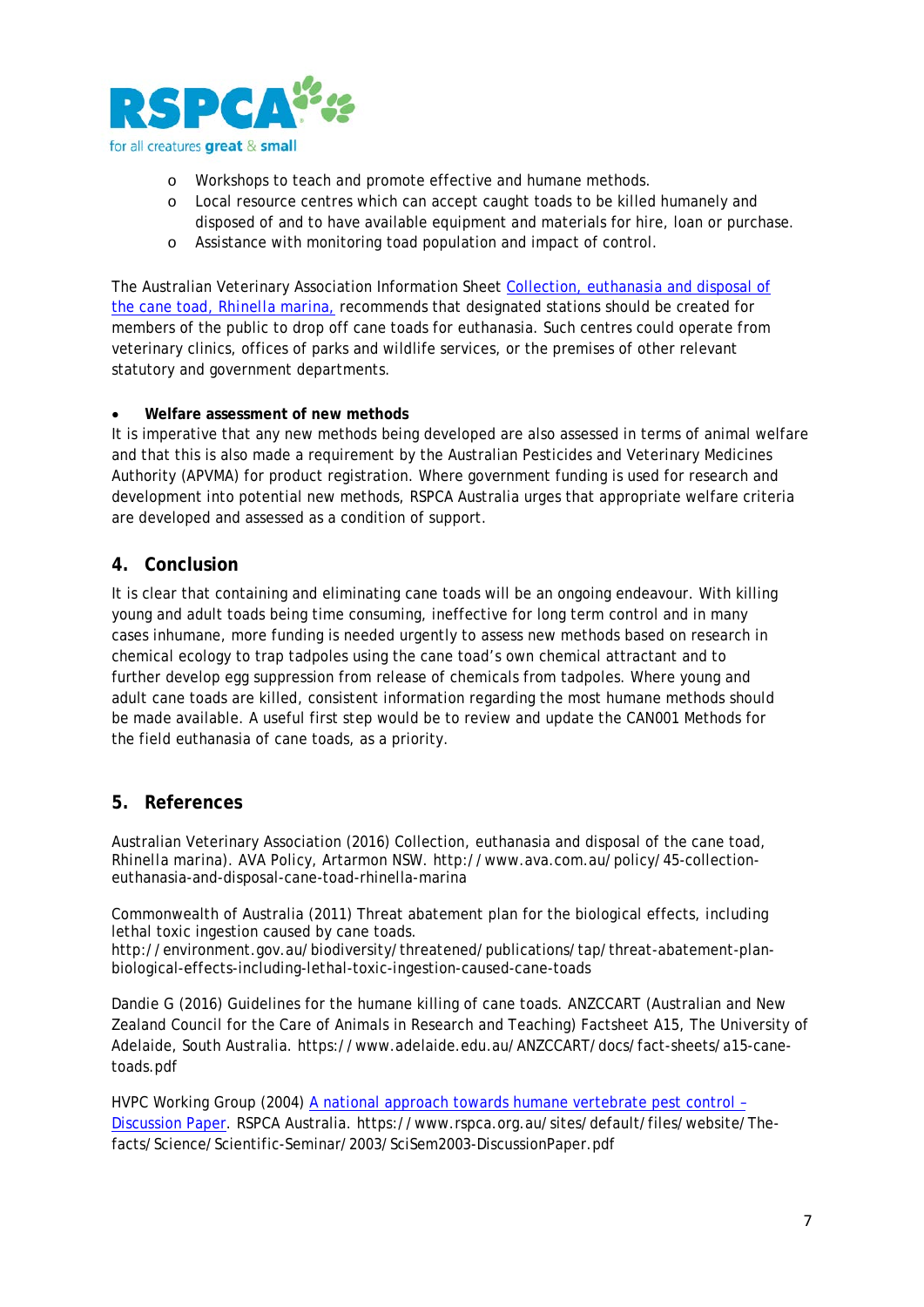

RSPCA Australia (2017) What is the most humane way to kill a cane toad? [https://kb.rspca.org.au/what-is-the-most-humane-way-to-kill-a-cane-toad\\_299.html](https://kb.rspca.org.au/what-is-the-most-humane-way-to-kill-a-cane-toad_299.html)

Sharp T and Saunders G (2011) [A model for assessing the relative humaneness of pest animal control](http://www.pestsmart.org.au/a-model-for-assessing-the-relative-humaneness-of-pest-animal-control-methods/)  [methods.](http://www.pestsmart.org.au/a-model-for-assessing-the-relative-humaneness-of-pest-animal-control-methods/) (Second edition). Australian Government Department of Agriculture, Fisheries and Forestry, Canberra. https://www.pestsmart.org.au/a-model-for-assessing-the-relativehumaneness-of-pest-animal-control-methods/

Sharp T, Lothian A, Munn A & Saunders G (2011) Methods for the Field Euthanasia of Cane Toads: CAN001. Canberra, ACT: Department of Sustainability, Environment, Water Population and Communities. Available from: <http://nrmonline.nrm.gov.au/catalog/mql:2853> .

Shine R, Amiel J, Munn A et al (2015) Is "cooling then freezing" a humane way to kill amphibians and reptiles? Biology Open 00:1-4 doi:10.1242/bio.012179.

Tingly R, Ward-Fear G, Schwarzkopf L et al (2017) New weapons in the toad toolkit: A review of methods to control and mitigate the biodiversity impacts of cane toads (*Rhinella marina*). The Quarterly Review of Biology, 92(2):123-148.

## **Appendix A - RSPCA policies**

#### **RSPCA Policy E01 Wildlife – General principles**

- 1.1 RSPCA Australia recognises that the state of an ecosystem directly affects the diversity of populations, the likely survival of species and the welfare of individual animals within it. Consideration of wild animal welfare thus requires finding a balance between maintaining the viability of an ecosystem and protecting the welfare of individual animals.
- 1.2 RSPCA Australia believes that wherever human activities have the potential to have a negative impact on wild animals, whether directly or indirectly, we have a duty to ensure that they are conducted in a way that causes as little injury, suffering or distress to animals as possible.
- 1.3 RSPCA Australia supports the use of independent environmental impact assessments to determine the potential of any development to threaten the continued survival of a species, significantly alter existing ecosystems, or have a negative impact on animal welfare. Where development projects identify threats to the welfare of wild animals, conditions must be placed on the development to mitigate these threats. Where mitigation is not possible or reasonable the development should not go ahead.
- 1.4 RSPCA Australia believes that management practices utilising natural resources (such as mining and logging) must be designed to ensure that they cause as little suffering to animals or negative consequences for the viability of a given population as possible.
- 1.5 RSPCA Australia supports the establishment and maintenance of national parks and conservation zones in areas of environmental significance to preserve genetic diversity, promote biodiversity and protect native animals from human impacts. The use of such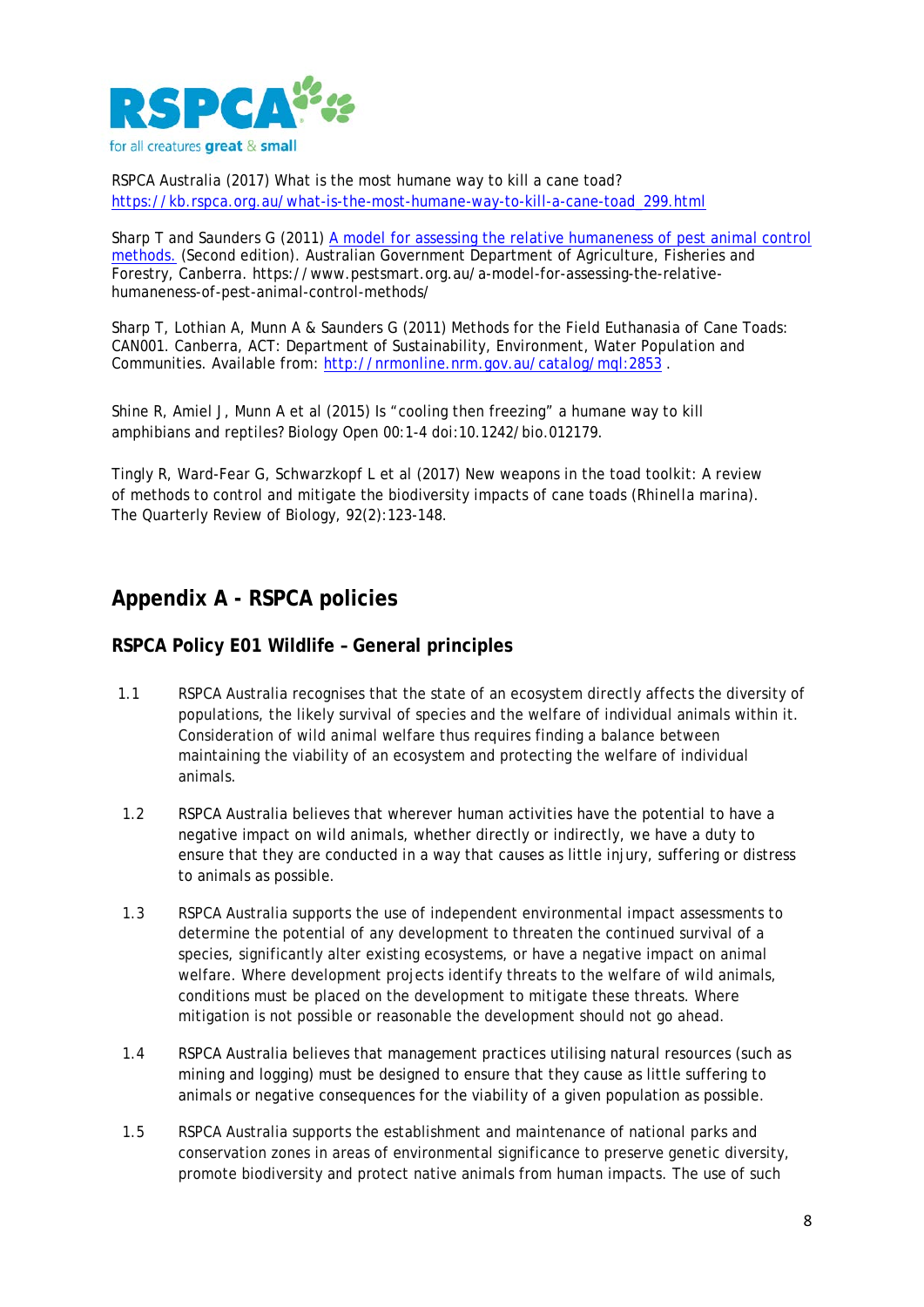

areas should only permit activities that do not compromise animal welfare. At the same time, RSPCA Australia recognises that these areas alone are not sufficient for the conservation of biodiversity.

1.6 RSPCA Australia supports the ratification by the Australian government of international treaties, conventions and agreements which serve to protect biodiversity and promote the humane treatment of wild animals.

### **RSPCA Policy E02 Management of wild animals**

- 2.1 RSPCA Australia acknowledges that in some circumstances it is necessary to manage populations of wild animals, native or introduced. There are three main reasons used to justify the management of wild animals\*:
	- to protect the welfare of individual animals
	- to help conserve a threatened, endangered or vulnerable native species
	- to reduce adverse impacts on human activities or the environment.

\* It is noted that in most cases these problems have arisen as a result of human activities or interventions.

- 2.2 Any measures taken to manage wild animals must recognise that whether an animal is native, introduced or viewed as a 'pest' does not affect its capacity to experience pain, suffering or distress.
- 2.3 Programs and strategies which prescribe the management of wild animals (such as threat abatement plans and native animal management plans) must be justified, supported by scientific evidence and have clearly stated aims. Such programs should be subject to public consultation, ethical approval and review prior to implementation. Once implemented, the results of such programs should be regularly monitored, evaluated, publicly reported and used to inform future activities.
- 2.4 Management activities (such as on-ground intervention or control) should only be undertaken if it is likely that the aims of the program can be achieved. The methods used must be humane, target-specific and effective (see E2.10).
- 2.5 Once the aims of a management program have been achieved, steps must be taken to ensure that the outcomes are maintained in the long-term.
- 2.6 RSPCA Australia advocates the adoption and implementation of compulsory codes of practice and standard operating procedures for all wild animal management activities. See [www.dpi.nsw.gov.au/agriculture/pests-weeds/vertebrate-pests/codes/humane](http://www.dpi.nsw.gov.au/agriculture/pests-weeds/vertebrate-pests/codes/humane-pest-animal-control)[pest-animal-control](http://www.dpi.nsw.gov.au/agriculture/pests-weeds/vertebrate-pests/codes/humane-pest-animal-control)

#### 2.7 **Protecting the welfare of wild animals**

2.7.1 Management programs aimed at protecting the welfare of individual animals or populations may be necessary where populations are subjected to severe environmental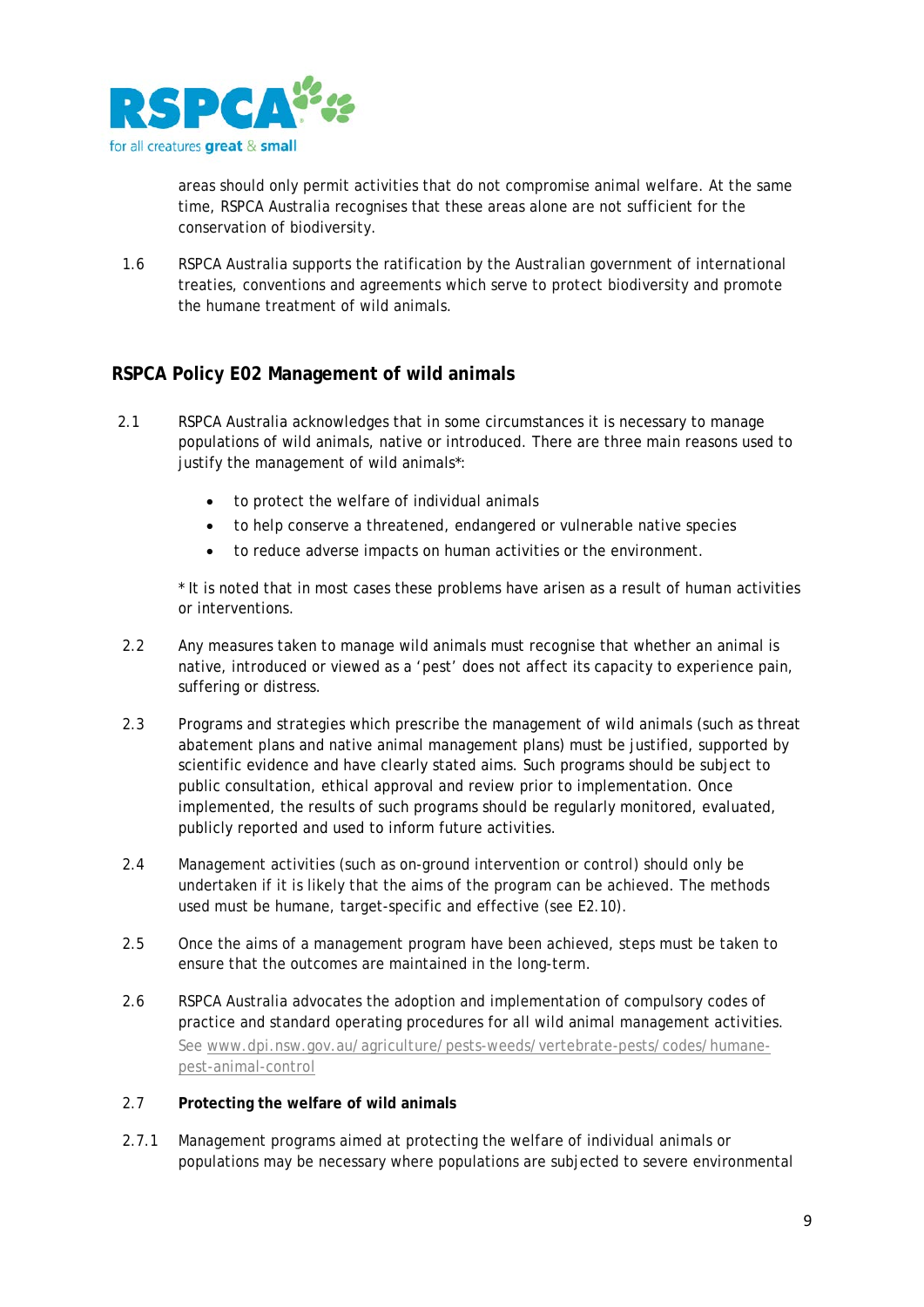

stress, habitat fragmentation, disease or human activity. Such programs must only be carried out under the supervision of the relevant government agency.

2.7.2 In some circumstances it is considered necessary to reduce the size of a given population of wild animals for the long-term benefit of that population. The killing of animals for this reason should only be permitted where it can be carried out humanely and there is no non-lethal, humane and effective alternative available (see E2.10).

See E3 Rescue and rehabilitation of wild animals

#### 2.8 **Conserving native species**

2.8.1 Management programs aimed at conserving native animals, including threatened, endangered or vulnerable species centre on habitat protection, but include strategies such as captive breeding, translocation and release of animals. Care must be taken to minimise any adverse effects of these activities on the welfare of both target and nontarget animals. Such programs must only be carried out under the supervision of the relevant government agency.

#### 2.9 **Reducing adverse impacts of wild animals**

- 2.9.1 Many introduced animals, and some native animals, are viewed as 'pests' because of their adverse impacts on human activities, health and wellbeing or the environment. These adverse impacts include:
	- land degradation, ecosystem effects, and predation and competition with native species
	- losses to agricultural, horticultural and forestry production, including grazing competition, damage to crops, predation on domestic animals and damage to infrastructure
	- risks to public health and safety
	- other human activities such as tourism, recreation and transport.

RSPCA Australia acknowledges that, in certain circumstances, it is necessary to manage populations of wild animals in order to reduce these impacts.

- 2.9.2 Management programs must be aimed at reducing adverse impacts rather than simply reducing the number of animals. RSPCA Australia is opposed to the use of incentive methods (such as bounty systems) where these focus on killing animals rather than reducing impacts.
- 2.9.3 Wherever possible, pest control measures should be carried out as part of an integrated pest animal management program in consultation with the relevant government agency. Lethal methods must only be used where there is no non-lethal, humane alternative available that is effective at achieving the program's aims.

#### 2.10 **Management and control methods**

2.10.1 RSPCA Australia is opposed to the use of inhumane methods of controlling or managing wild animals. A totally humane method is one which does not cause any pain, suffering or distress to target and non-target animals.